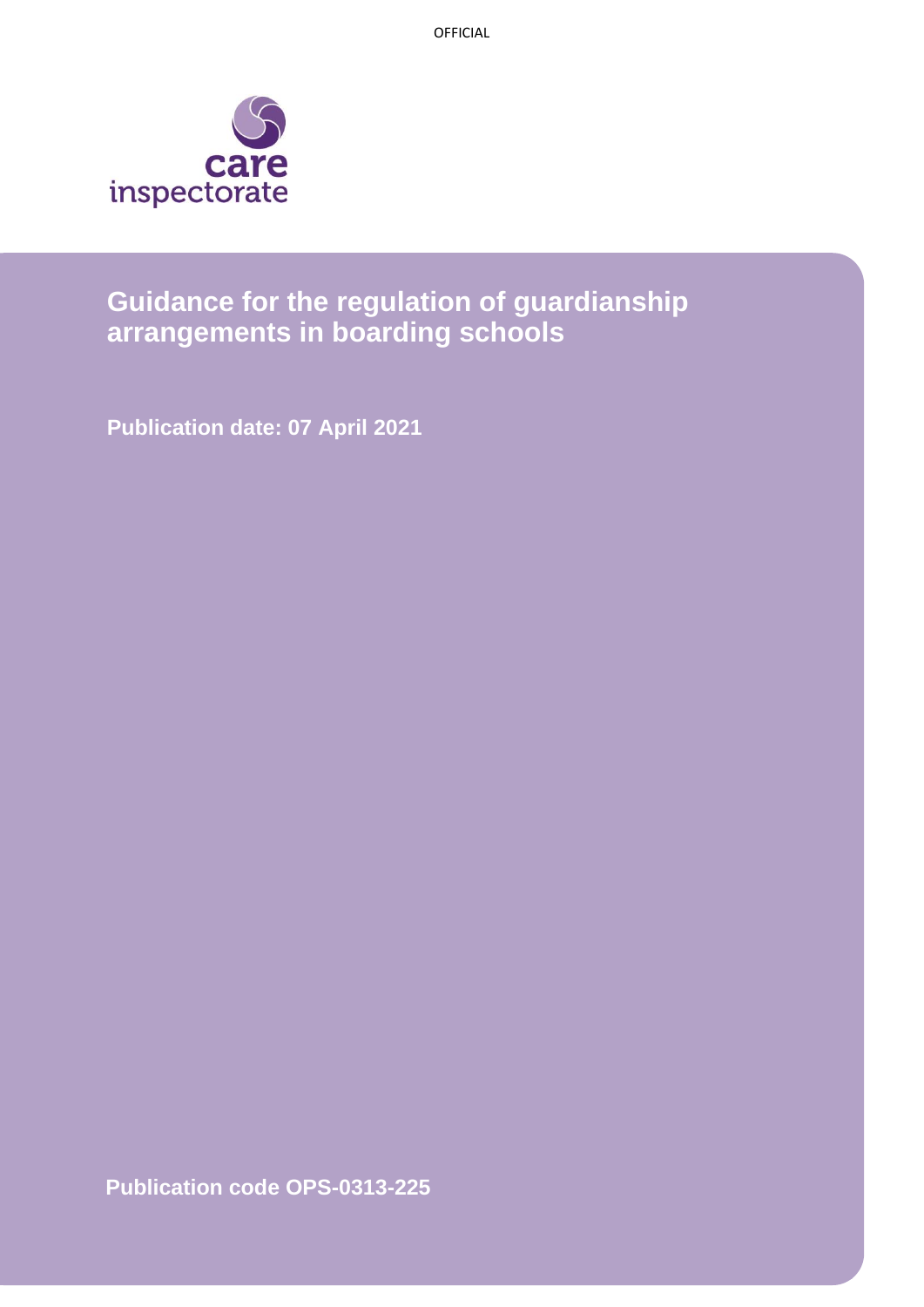### **Guidance for the regulation of guardianship arrangements in boarding schools**

The purpose of this document is to set out the Care Inspectorate's approach to regulating guardianship arrangements which support children and young people who attend boarding schools.

When we refer to guardianship arrangements, the Care Inspectorate defines a guardian as a person to whom the parents of a boarding school pupil have delegated certain responsibilities. We recognise that young people who need guardians may have additional vulnerabilities (e.g. language barriers; cultural differences; distance from and frequency of direct contact with parents or family) which require a layer of protection. The guardian acts on behalf of the parents and shares responsibility for the pupil's welfare with the parents and the school.

This person should not be confused with the guardian named by parents under the Children (Scotland) Act 1995 as the person they wish to care for their child in the event of their death or any other person appointed with similar rights and responsibilities under any other law.

Guardianship arrangements are usually made by parents who are abroad, or who live some distance from the school. There are several ways by which guardianship arrangements are created. Our involvement in regulating the arrangement depends on how it has been set up and by whom.

#### **1. Arrangements made by the school**

In some cases, schools will make arrangements for boarders to stay with host families. If the school has made arrangements for a pupil to spend weekends or holidays in someone's home, on behalf of their parents, this is treated by law as being part of the service provided by the school (paragraph 3(2) of Schedule 12 to the 2010 Public Services Reform Act states that where such arrangements are made (i.e. the accommodation is being provided for the young people in domestic premises by a guardian), this is regarded as being part of the school care accommodation service itself).

In these instances we will regulate the arrangement as part of the school's registration as a School Care Accommodation Service. The individual who is the guardian does not have to be registered as well.

When schools make these arrangements they must be able to satisfy themselves and the Care Inspectorate that the school has appropriate procedures to ensure that:

- the quardian is a member of the PVG scheme and checks have been undertaken by the school
- Disclosure Scotland checks are carried out on everyone over 16 in the household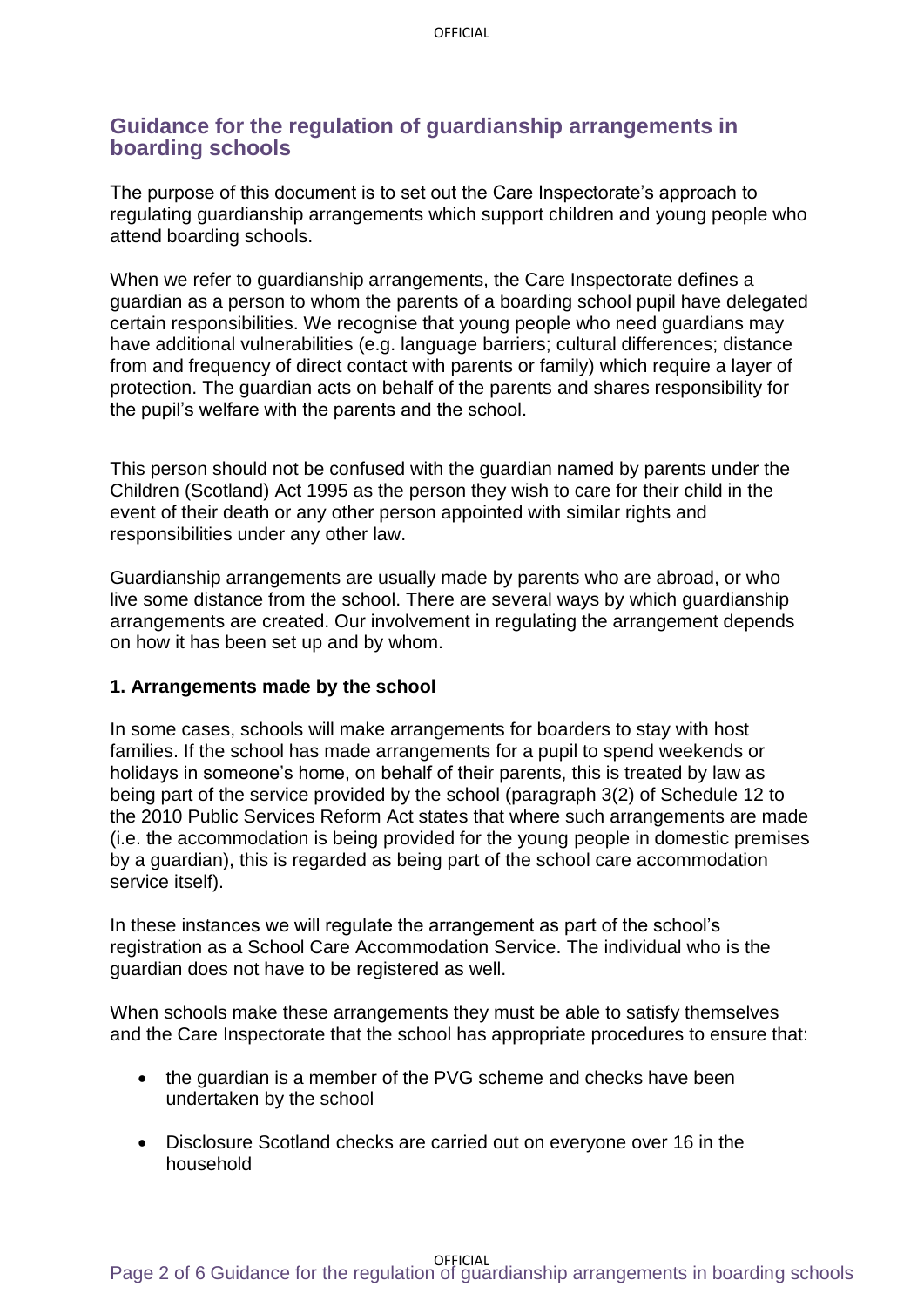- a home visit is carried out to ensure the guardian's accommodation is safe, appropriate, and continues to be so for the duration of the young person's stay
- there is a system in place for pupils to raise concerns about the guardianship arrangement with their parents and the school and it is clear how concerns reported to the school are recorded and dealt with
- contact will be maintained between the school, the guardians, the pupil and the pupil's parents
- appropriate procedures adopted by the school are also adopted by the guardian, for example child protection, behaviour management and medication. Training for guardians to meet these expectations is also the school's responsibility

#### **2. Arrangements made directly by the parents (or through an agency on their behalf).**

Parents may approach an agency to find someone, or an individual directly, to be the guardian for their child. We do not have power to inspect such arrangements (through inspection of the School Care Accommodation Service), and the service itself has no remit to intervene.

In many cases, the guardians appointed directly by parents will require to register as childminding services prior to providing the care (unless any of the exemptions in section 3 below apply), as they will be providing a service which falls within the definition of childminding (as provided for by paragraph 12 of Schedule 12 to the 2010 Public Services Reform Act). If that is the case, then we have a scrutiny role in relation to the "guardian childminders", albeit that the childminding service being provided is separate from the school care accommodation service.

The names of registered childminders are available on www.careinspectorate.com or by contacting the Care Inspectorate on 0345 600 9527 or via our online information request service.

Schools should be aware that whilst it would be good practice for agencies to ensure that all individuals are registered as childminders, this is not always the case.

Schools should advise parents who are working with an agency to satisfy themselves that the agency has carried out sufficient checks and that the individual is appropriately registered with the Care Inspectorate (or other relevant inspection body if not located in Scotland).

It is a criminal offence for an individual to act as a childminder unless registered to do so. If a school is aware that an individual is, or may be, looking after a pupil for payment without being appropriately registered, the Care Inspectorate should be informed.

#### **3. Guardian arrangements that are exempt from Care Inspectorate regulation**

Not all guardians will be providing a service which constitutes childminding (as defined in the 2010 Public Services Reform Act). If parents set up guardianship

Page 3 of 6 Guidance for the regulation of guardianship arrangements in boarding schools OFFICIAL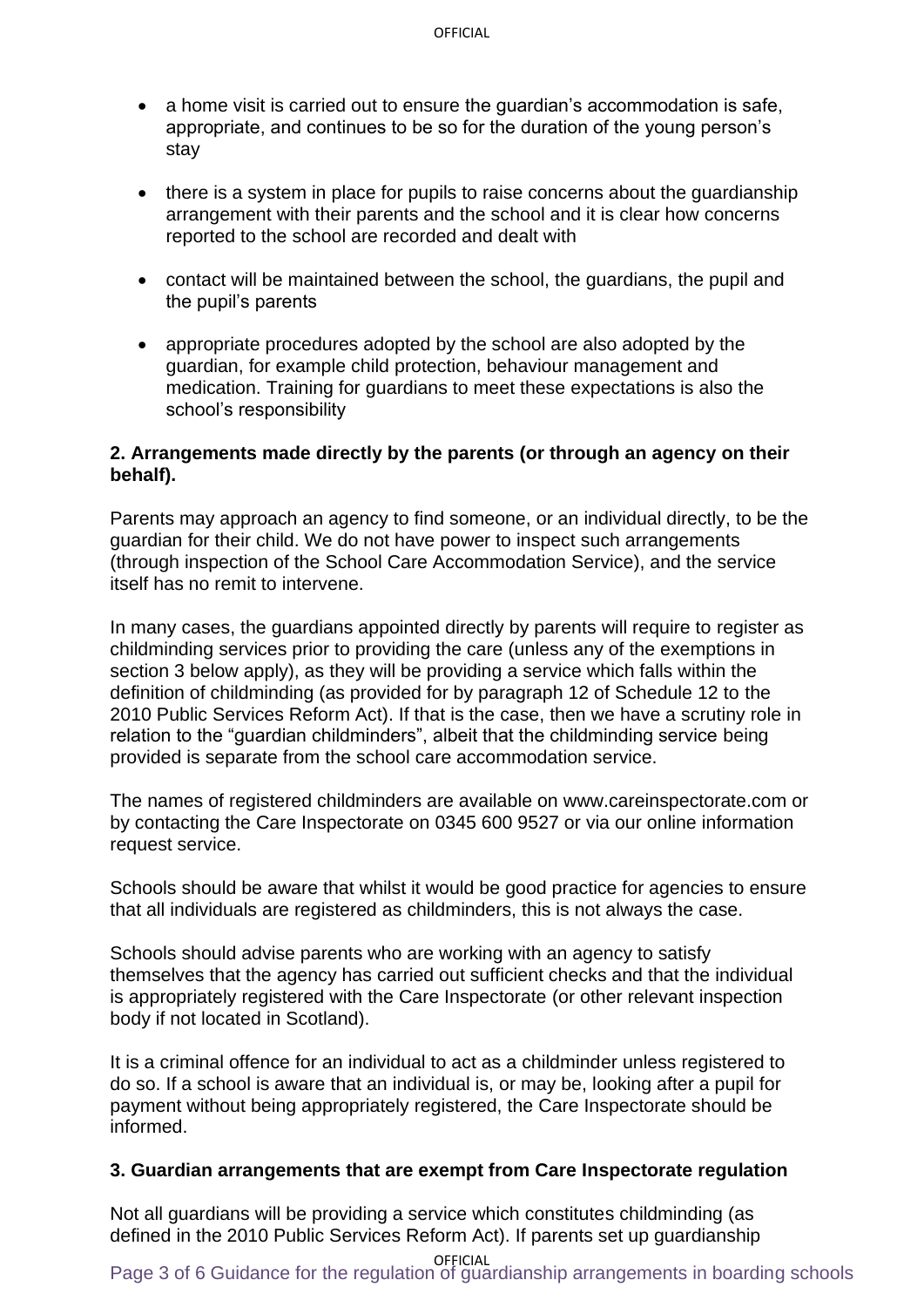arrangements which fall into one of the following categories, they are exempt from regulation by the Care Inspectorate:

- the guardian is a close relative of the boarder (e.g. parent in law; step parent; brother; sister; or the partner of any of these).
- the arrangement is not for reward other than reimbursement of any reasonable and necessary expenses that the guardian has incurred (e.g. travelling or mileage expenses to meet or transport the young person, or petty expenses for materials purchased to care for the young person such as food or activities).
- the boarder is over school leaving age (over 16 years).
- private fostering arrangements may apply where a child has been in a person's care for more than 28 days.
- other private arrangements apply (where a child has been in a person's care for less than 28 days and that person does not intend to undertake the care for any longer period).

In these cases the Care Inspectorate has no power to inspect such arrangements as no registerable care service is being provided. It would be good practice for School Care Accommodation Services to ensure parents are made aware that if they enter into private guardianship arrangements as outlined above, the Care Inspectorate has no power of scrutiny over these arrangements if the guardians are not registered childminders.

#### **4. Communication about and with guardian**

Services may wish to provide advice to parents around the selection and fitness of suitable guardians, where arrangements are made directly by the parents (or through an agency on their behalf) e.g. by highlighting:

- procedures on Disclosure Scotland checks and PVG membership for guardians;
- appropriateness of guardians' accommodation;
- communication between quardians and the school:
- expectations around child protection, behaviour management and medication for guardians (as outlined in section 1 above);
- the requirement for many guardians to be registered as childminders (as outlined in section 2 above).

School Care Accommodation Services are not obliged to provide this information or advice; however it would be good practice to do so. Should this information be provided, the expectation is that it will provide parents with guidance that allows them to make informed and safe choices about the registration requirements of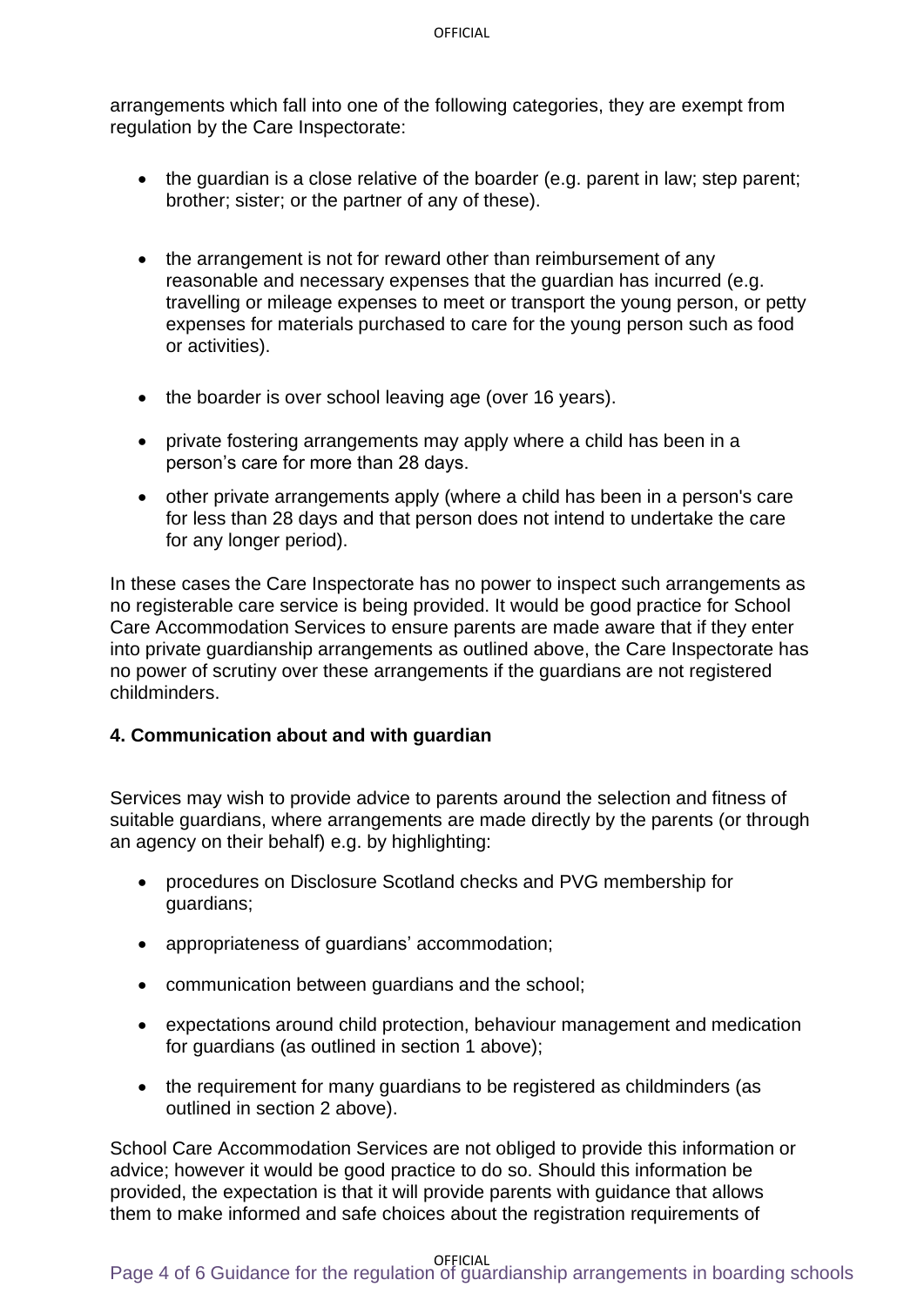guardians. Ultimately, however, it is up to the parents to determine who they choose to care for their child out with school terms.

Schools should also have robust communication agreements and arrangements in place with parents who are using non-school arranged guardians whilst their child is attending the service, taking into account suitable frequency and method of contact e.g. weekly email updates.

For further information about the law, please refer to the Public Services Reform (Scotland) Act 2010, in particular SCHEDULE 12 Care services: definitions, paragraphs 3, 12,14, 16,17 and 18. This is available on www.legislation.gov.uk

The Care Inspectorate is the independent regulator of social care and social work services across Scotland. We regulate, inspect and support improvement of care service**s** across Scotland. We also inspect **services provided for children and young people in need of care and protection**. You can find out more about the Care Inspectorate at www.careinspectorate.com